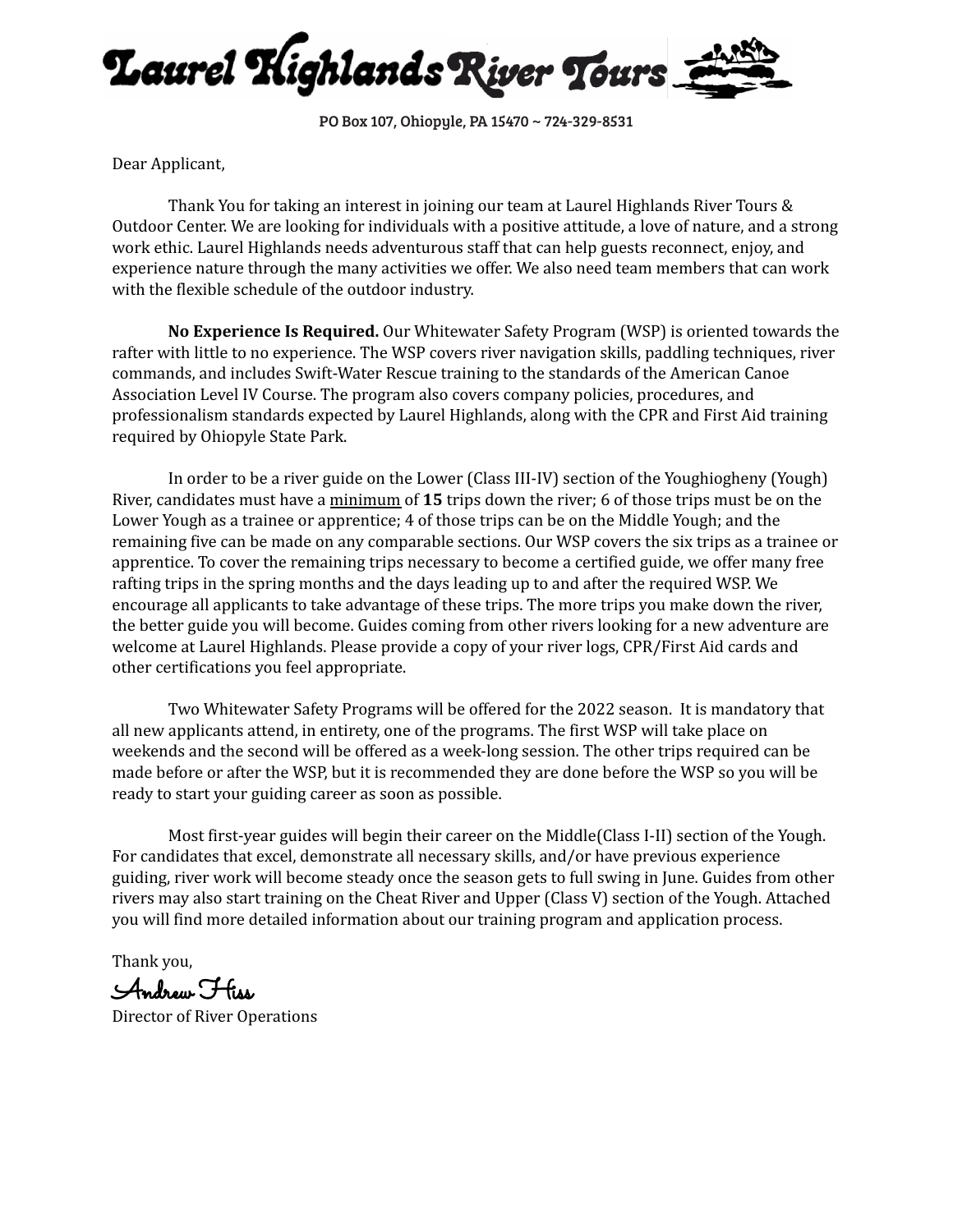## **Application Process**:

Download an application from our website: laurelhighlands.com/about-us/employment. You can also pick up an application at Laurel Highlands Outdoor Center located at 4 Sherman Street, Ohiopyle, Pa 15470. Applications can be returned via email to employment@laurelhighlands.com, by mail to Laurel Highlands Outdoor Center % Andrew Hiss PO Box 107, Ohiopyle, PA 15470, or you may drop it off at Laurel Highlands Outdoor Center. After the initial application is received the River Director, Andrew Hiss will contact you to set-up a time for an interview. Interviews can be done in person or over the phone depending on your distance from Ohiopyle, PA.

# **River Guide Training Procedures**:

We will begin each training day at the Outdoor Center in Ohiopyle at **9am**. Each day begins with a classroom session where we will discuss the relevant skills for the day. Then it's off to the river to practice the skills discussed, along with more fun and excitement. We will try and finish each training day by **5pm**. Most of the training will be done on the Yough, however, we may travel to other sections and rivers depending on water level.

# **Clothing and Weather**:

Guide training begins when most people are putting away their winter gear. So yes, it can be cold, brisk, but it can also be quite nice. Temperatures vary from 30° to 80° degrees, with snow, rain, sleet, and sunshine. Proper clothing is very important. Wetsuits and all other necessary equipment are provided throughout the WSP.

# **Things to bring for river gear:**

- ❏ Swimming Clothes (Shorts, Shirts).
- ❏ Any Spandex, Capilene, or Under Armour type clothing.
- ❏ Any Wool, Poly Pro, or Fleece.
- ❏ Rain Jackets and/or rain pants.
- ❏ An old pair of sneakers or sandals for river shoes.
- ❏ Wool or fleece socks.
- ❏ Any type of wetsuit you may have.
- ❏ Any water sports gear.
- ❏ **DO NOT WEAR COTTON ON THE RIVER!**

### **Completion of the Whitewater Safety Program:**

**Guide training can be physically demanding**. **You will be exposed to hazardous conditions and weather**. **Participation in all skill checks is required for employment**. Our training provides wonderful life experiences. It teaches you how to push your physical and mental boundaries. It also provides an opportunity to progress your public speaking skills, can be used as a resume builder, and of course, it teaches you whitewater paddling skills. The completion of the WSP does not guarantee a candidate's position at Laurel Highlands. Employment is achieved through the completion of several skills tests. Our WSP is only offered to those who are serious about **River Guide**

employment. We have several other positions available at Laurel Highlands if guiding is not for you or if you want/need more work.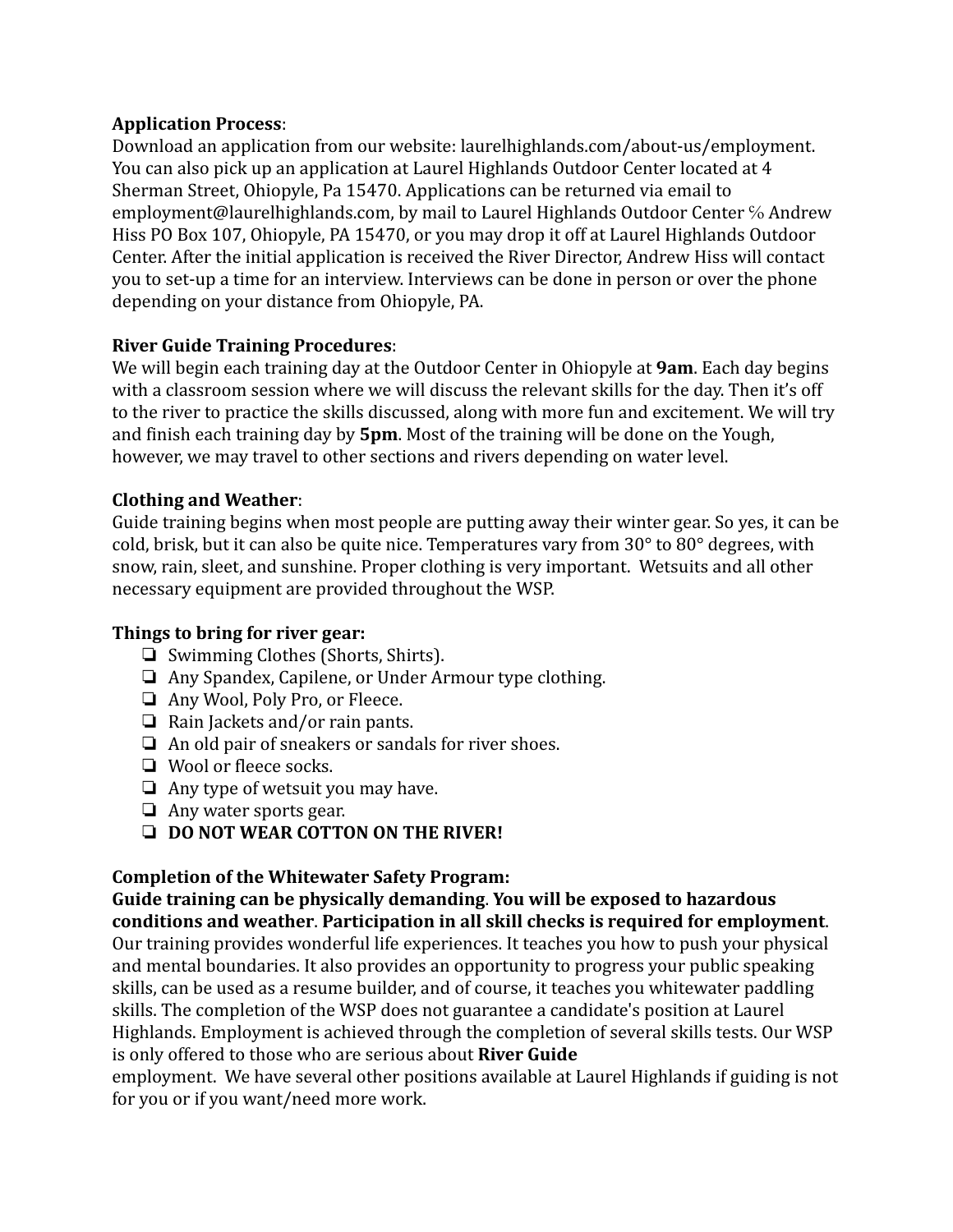### **Important Dates for River Guides**: **Guide Applicant Orientation and River Trip**

**When**: Saturday, April 23<sup>th</sup> (04/23/2022) 9:00am.

**Where**: Laurel Highlands Outdoor Center, Ohiopyle, Pa

**River Trips and Training Runs**: River trips and training runs are not mandatory. You are greatly encouraged to attend as many of these trips as possible so you can get a feel for our operations. You get to run the rivers we love, and work towards the required 15 river trips required to be a certified guide. Attending these sessions greatly enhances your skills as a guide. These dates are based on availability. Please call ahead if you plan to attend.

- ❏ **Saturday April 23rd and Sunday April 24th**
- ❏ **Saturday April 30th and Sunday May 1st**

**Whitewater Safety Program (WSP) Training Dates**: Full Attendance is mandatory for one (1) of the WSP training sessions. Each training session is a six day course.

❏ Session #1

Weekends starting Saturday **May 7th** at 9:00am till Sunday **May 22nd** at 5:00pm. **05/07** - **05/08**, **05/14** - **05/15**, **5/21 - 5/22**

❏ Session #2

All week long starting **June 5th** at 9:00am till Friday **June 10th** at 5:00pm. **06/05** - **06/10**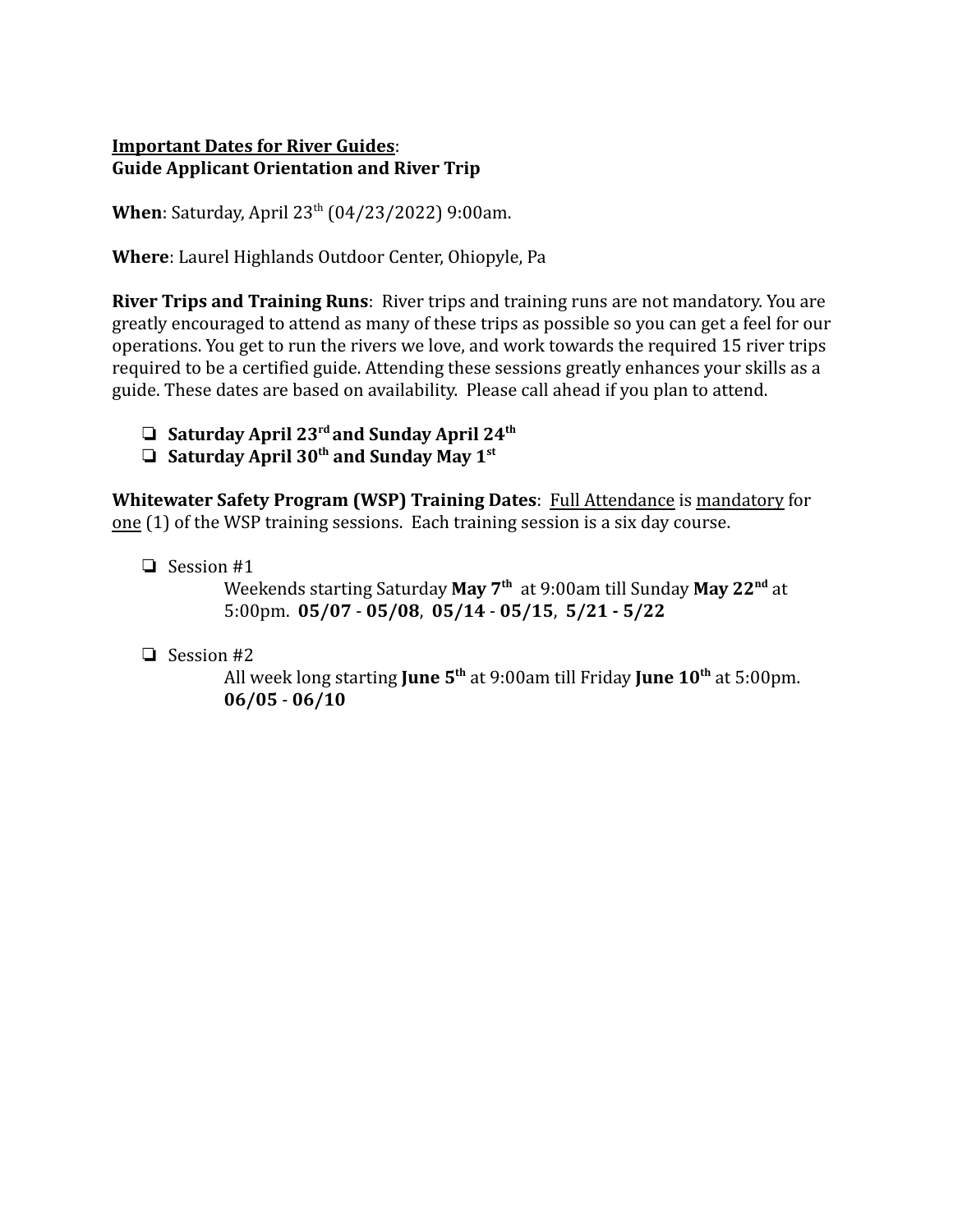## **Full-Time Seasonal Employment Opportunities:**

#### **River Guide:**

Description: Prepare all trip equipment for the day's trip. Navigate the clients/guests through the rapids in a safe, fun and informative manner.

#### **Requirements:**

- ❏ Must be 18 years old or older.
- ❏ Able to swim.
- ❏ Strong public speaking skills.
- ❏ Professional mannerisms.
- ❏ Can handle stressful situations
- ❏ Must make the minimum of 15 river trips.
- ❏ Attend the Whitewater Safety Program in full.
- ❏ Capable of heavy lifting.

## **Bike Mechanic and Guide**:

Description: Maintain bike fleet. Guide on bike tours. Assist in shuttles and other operations as needed.

### **Requirements**:

- ❏ Experience with bike repairs.
- ❏ Familiar with Hydraulic disc brakes.
- ❏ Public speaking skills.
- ❏ Professional mannerisms.
- ❏ Capable of heavy lifting.

### **Operations Staff**:

Description: Run shuttles. Support guided tours. Rent out equipment.

### **Requirements**:

- ❏ Must be 21 years old or older.
- ❏ Comfortable driving 15 passenger vans.
- ❏ DOT Medical Card.
- ❏ Able to drive a manual transmission.
- ❏ Knowledgeable of basic vehicle maintenance.
- ❏ Public speaking skills.
- ❏ Capable of heavy lifting.